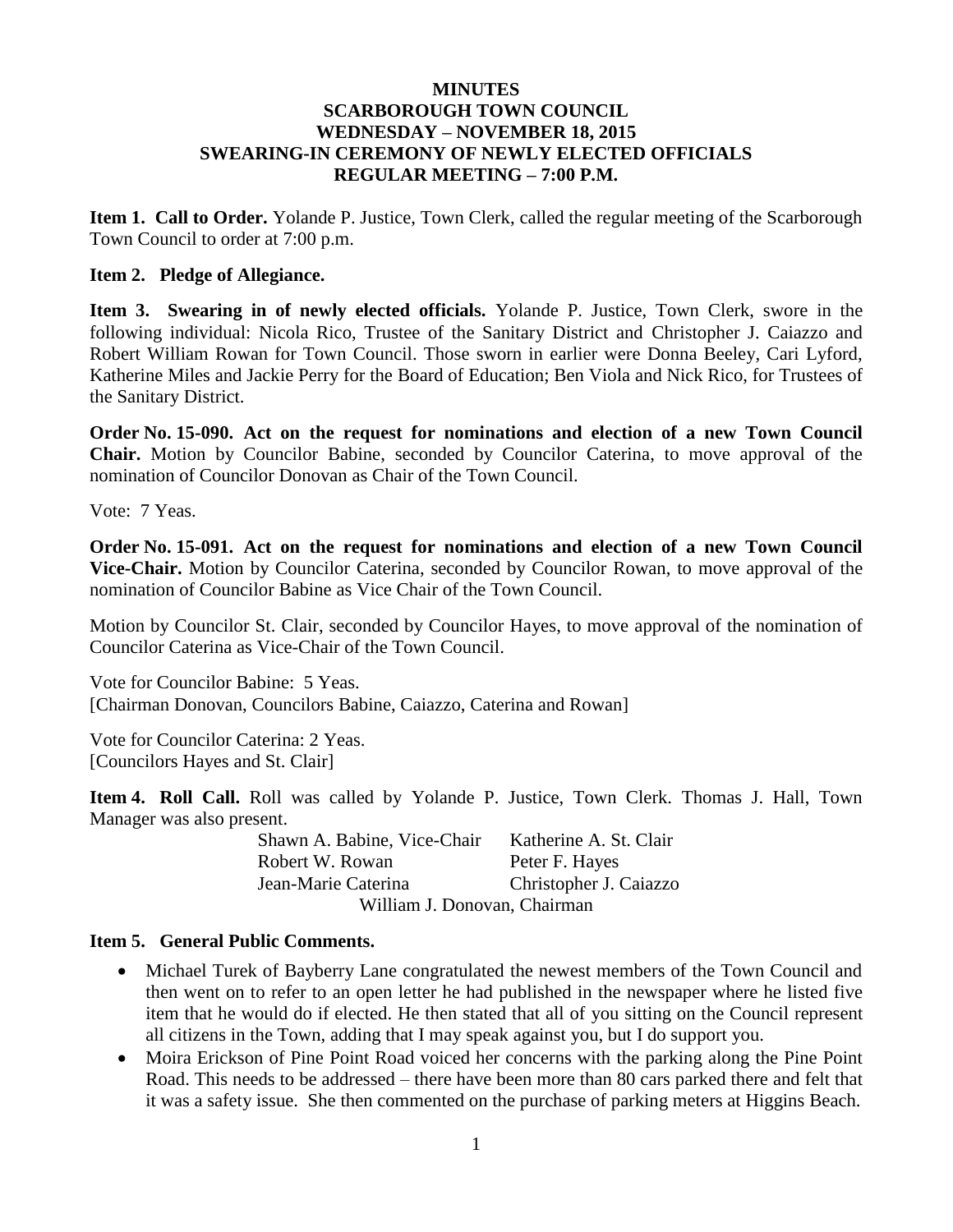**Item 6. Minutes: November 4, 2015 – Regular Meeting.** Motion by Councilor Caterina, seconded by Councilor Babine, to move approval of the minutes of the November 4, 2015, regular Town Council meeting.

Vote: 4 Yeas. 3 Abstentions [Councilors Caiazzo, Rowan and St. Clair].

**Item 7. Adjustment to the Agenda.** None at this time.

**Item 8. Items to be signed: a. Treasurer's Warrants.** Warrants were signed during the meeting.

**Order No. 15-084, 7:00 p.m. Public hearing on the proposed amendments to Chapter 405, the Town of Scarborough Zoning Ordinance to establish a new Section XVI.B. Higgins Beach Character-Based Zoning Districts and Building Standards.** Dan Bacon, Town Planner, gave a brief overview on this Order and on the following two Orders [Order No. 15-085 and 15-086]. Chairman Donovan opened the public hearing for all three Orders. The Following individuals spoke on this:

- Roger Chabot of Higgins Beach congratulated the two new Councilors and the new Chairman and Vice Chair. He then commented on the meetings that had been held on this topic. He thanked the Town for allowing this to happen and thanked the Town Planner, the Long Range Planning Committee and the Town Council.
- Susan Naiden of 17 Shipwreck Road, thanked the Council for the work on this project. She then commented on the process that had been followed to get to this point. All those who were involved were well prepared and questions were responded to. This is a giant step forward. She thanked all new and past Councilors for their service.
- Moira Erickson of Pine Point Road spoke on the proposed recommendations and had been surprised at what had been presented. Not everyone wants to live in a cottage-style home and people have the right to remodel or build what they want. She hoped that this did not come to the Pine Point neighborhood, we do not want it. She did appreciate all the work that was done, but not at Pine Point.
- Alyson Bristol of 6 Bayview Avenue congratulated the new Councilors and the Chair. She thanked the Town Planner for his work. She was not sure what "mixed use" meant. Dan Bacon, Town Planner noted that a Mixed Use Zone is designed to be limiting and only allows hotelbed and breakfast, retail and restaurants. There is the potential that things would change over time – e.g. Higgins Beach Inn expanded their restaurant. The current process includes a Planning Board review and an opportunity for public comment, but a change of use does not require a review.

There being no further comments, Chairman Donovan closed public hearing at 7:38 p.m.

The second reading on the proposed amendments to Chapter 405, the Town of Scarborough Zoning Ordinance to establish a new Section XVI.B. Higgins Beach Character-Based Zoning Districts and Building Standards will be conducted on Wednesday, December 2, 2015.

**Order No. 15-085, 7:00 p.m. Public hearing on the proposed amendments to the Town of Scarborough Official Zoning Map to delineate the Higgins Beach Character Districts.** The second reading on the proposed amendments to the Town of Scarborough Official Zoning Map to delineate the Higgins Beach Character Districts will be conducted on Wednesday, December 2, 2015.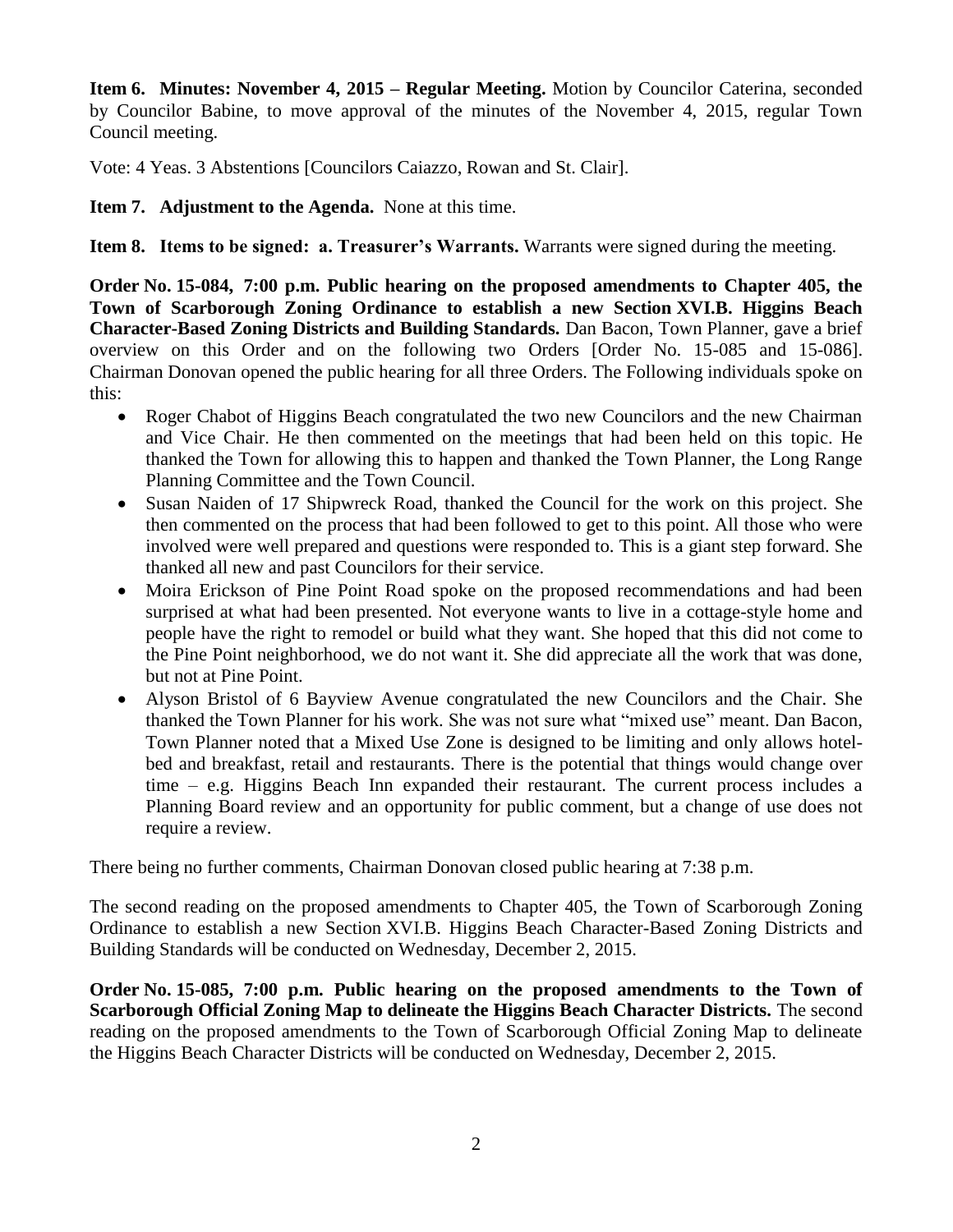**Order No. 15-086, 7:00 p.m. Public hearing on the proposed amendments to Chapter 405C, the Town of Scarborough Shoreland Zoning Ordinance to address the development coverage allowance in the Higgins Beach area.** The second reading on the proposed amendments to Chapter 405C, the Town of Scarborough Shoreland Zoning Ordinance to address the development coverage allowance in the Higgins Beach area will be conducted on Wednesday, December 2, 2015.

**OLD BUSINESS:** None at this time.

# **NEW BUSINESS:**

**Order No. 15-092. Act on the request from the Coastal Waters and Harbor Commission to utilize funds from the Working Waterfront Reserve Capital Improvement Account for repairs to floats at Clay Pitts and installation of an additional ladder at the Pine Point Pier, in an amount not to exceed \$19,500.00 and authorize the Town Manager to sign any and all documents related to these items.** Thomas J. Hall, Town Manager, gave a brief overview on this Order.

Motion by Councilor Caterina, seconded by Councilor Babine, to move approval on the request from the Coastal Waters and Harbor Commission to utilize funds from the Working Waterfront Reserve Capital Improvement Account for repairs to floats at Clay Pitts and installation of an additional ladder at the Pine Point Pier, in an amount not to exceed \$19,500.00 and authorize the Town Manager to sign any and all documents related to these items.

Vote: 7 Yeas.

**Item 9. Non Action Items.** None at this time.

## **Item 10. Standing and Special Committee Reports and Liaison Reports.**

- Councilor Hayes gave an overview on the Senior Advisory Board; the Shellfish Conservation Commission and the Coastal Waters and Harbor Committee.
- Councilor St. Clair gave an update on the Ordinance Committee willing to look at the fee schedule and would like to meet with the Finance Committee on this.
- Chairman Donovan gave an overview on the Energy Committee.

**Item 11. Town Manager Report.** Thomas J. Hall, Town Manager, gave the following updates:

- He had participated as a panelist at a Storm Water Conference and there were 7 members of staff that attended conference.
- The Town received 105 applications for the Senior Property Tax Relief Program and granted \$33,000 in property tax relief. He congratulated the Town Council on adopting a new policy that would assist even more individuals.
- He reminded the Town Council that the Police Department would be hosting a forum at the Town Hall Thursday, November 19, 2015, between 1:00 to 3:30 p.m. on Operation Hope and the heroin issue in Maine.
- The dedication of the Tri Gen Project had been held earlier in the week, Chairman Donovan had also been in attendance. The Town Hall is currently on line with the new system.
- The Tree Lighting Ceremony is scheduled for Saturday, December  $5<sup>th</sup>$  at 5 p.m. in Memorial Park. He noted that a live tree has been planted for this purpose.
- The Town Hall would be closing at 4:00 p.m. on Wednesday, November  $25<sup>th</sup>$  and would be closed all day on Thursday, November  $26<sup>th</sup>$  and Friday, November  $27<sup>th</sup>$  in observance of Thanksgiving.